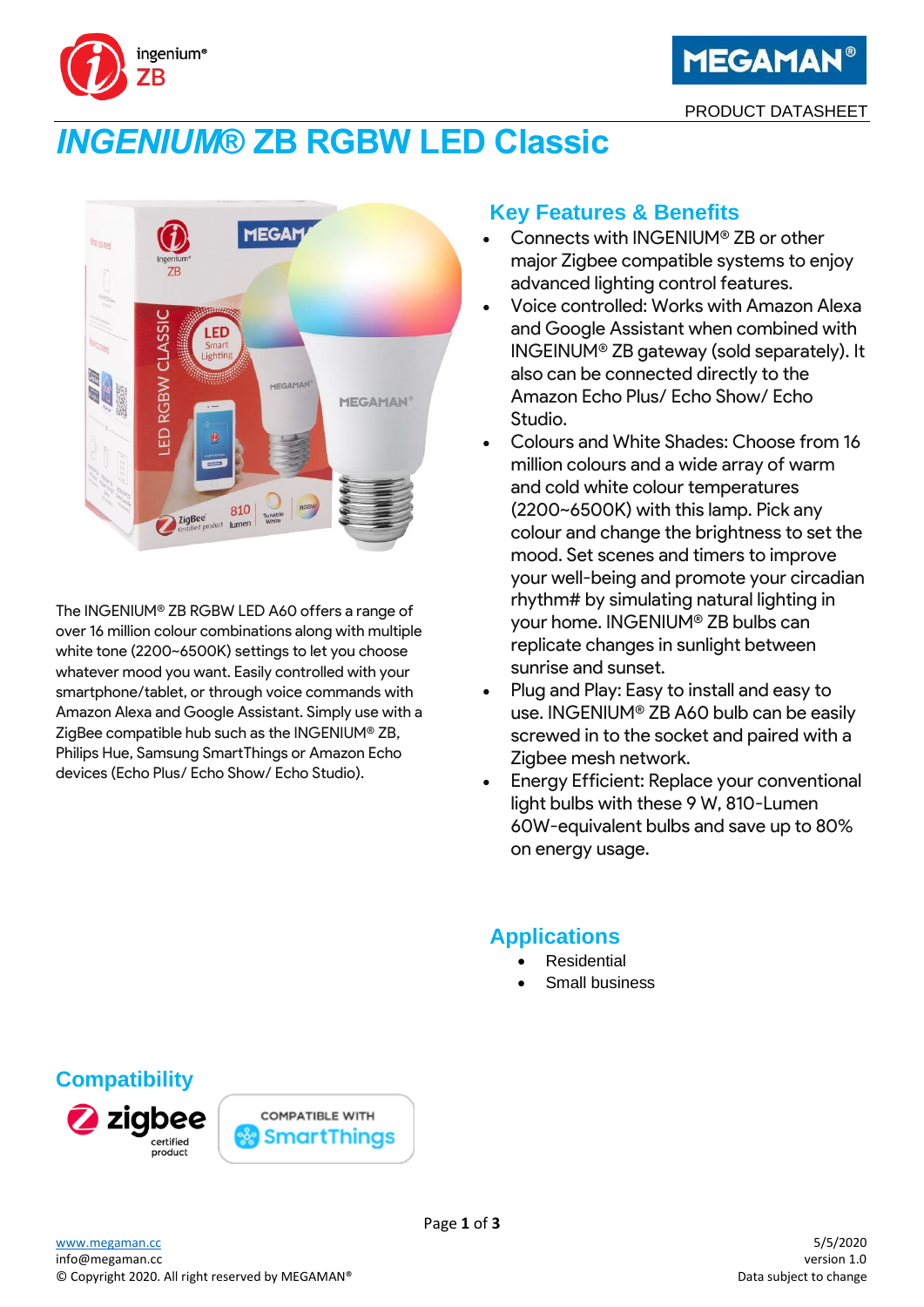

**MEGAMAN®** 

PRODUCT DATASHEET

# **GENERAL INFORMATION**

| Input Voltage / Frequency  | 220-240 VAC 50/60Hz                                       |
|----------------------------|-----------------------------------------------------------|
| <b>Energy Label Rating</b> | A+                                                        |
| Power                      | 9W                                                        |
| <b>Standby Power</b>       | < 0.5W                                                    |
| <b>Power Factor</b>        | > 0.8                                                     |
| Luminous flux              | 810lm @ 3000K                                             |
| <b>Beam Angle</b>          | $190^\circ$                                               |
| <b>Dimmable</b>            | Yes *                                                     |
| Protocol                   | Zigbee                                                    |
| <b>Frequency Band</b>      | 2400 - 2483.5MHz                                          |
| <b>Colour Temperature</b>  | 2700K-6500K                                               |
| Colour                     | 1600 million colours                                      |
| <b>CRI</b>                 | $\geq 80$ @ 2700K                                         |
| <b>Colour Consistency</b>  | $SDCM \leq 6$                                             |
| Number of Switching        | > 100000                                                  |
| Cycles                     |                                                           |
| <b>Starting Time [sec]</b> | < 0.5                                                     |
| Lifetime L70 B50 at 25°C   | >20000 hrs                                                |
| Operating temperature      | $-20^{\circ}$ C $-40^{\circ}$ C                           |
| Approvals                  | IEC/EN 62560, IEC/EN 62493, EN 300328, EN 62479           |
|                            | EN 301489-1, EN 301489-17, EN 55015, IEC/EN 61547, IEC/EN |
|                            | 61000-3-2, IEC/EN 61000-3-3, Zigbee Light Link            |

#### \*Not Compatible with Wall Dimmers

### **PRODUCT INFORMATION**

| Model No.                   | MM Code            | Cap Base        |
|-----------------------------|--------------------|-----------------|
| LG216090/dm/ec/z1-OPv00+E27 | 406338/<br>MM09989 | F27             |
| LG216090/dm/ec/z1-OPv00+B22 | 406334/<br>MM09988 | B <sub>22</sub> |

## **DIMENSIONS & WEIGHT**

| Model No.                   | Н   | D  | Weight |
|-----------------------------|-----|----|--------|
|                             | mm  | mm |        |
| LG216090/dm/ec/z1-OPv00+E27 | 117 | 60 | 130    |
| LG216090/dm/ec/z1-OPv00+B22 | 117 | 60 | 130    |